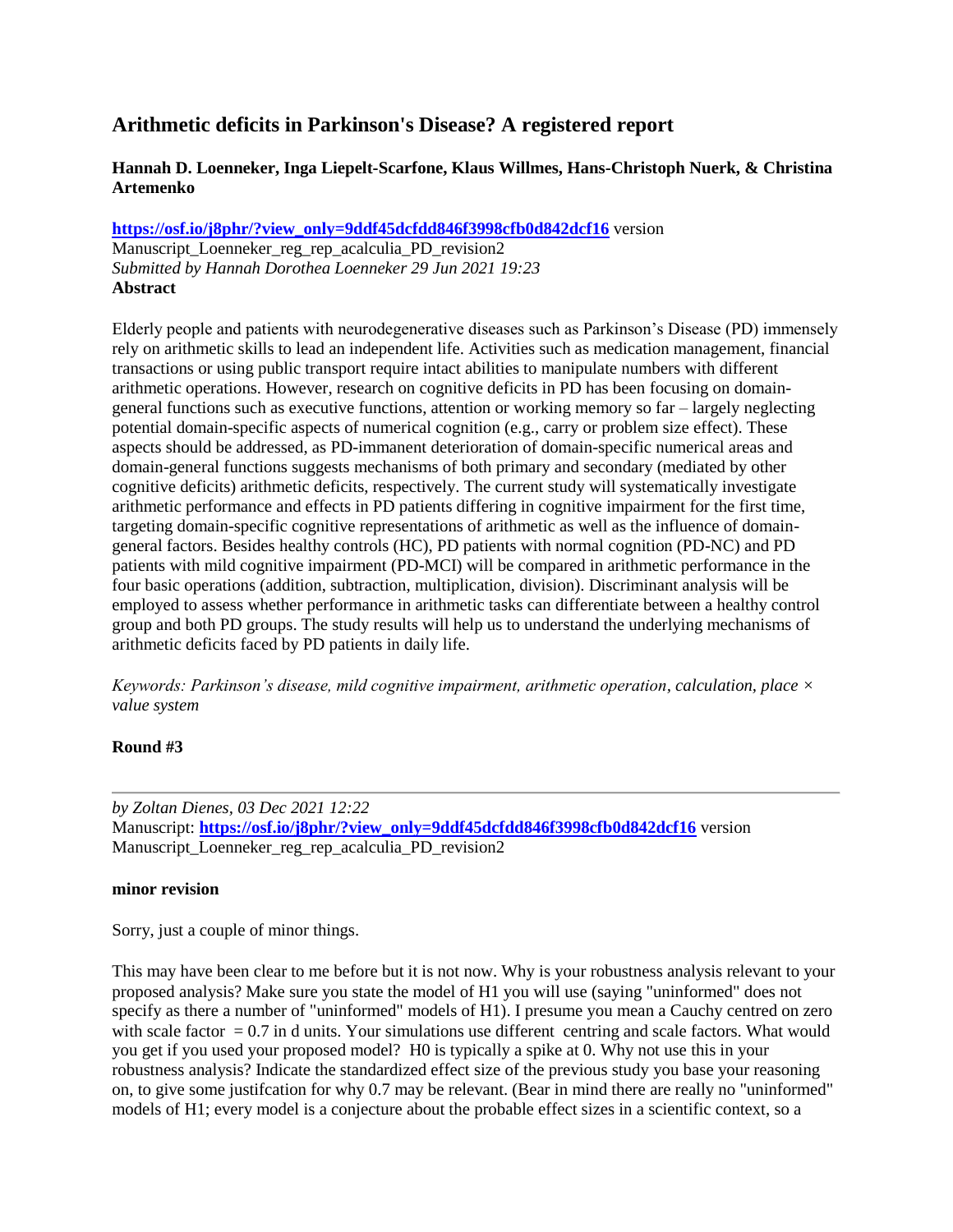default is just a suggestion you should check for adequately representing the plausibility of different effect sizes in your context.) Apologies if I missed an explanation somewhere!

We do agree that there are no "uninformed" priors in a scientific context where comparable studies have been conducted before. Therefore, first of all we changed the wording here:

"For all Bayesian analyses, uninformed Cauchy priors centred on zero with a scale factor of 1 in d units will be used based on findings of Zamarian et al. (2006), as the current study is the first of its kind and we cannot infer priors from available literature, and models will be compared to the null model."

We changed the robustness check as you suggested:

"We estimate the robustness of the BF analysis based on Zamarian's (2006) results on the Graded Difficulty Arithmetic Test (i.e., mixed arithmetic tasks), comparing PD-NC (*M* = 10.2, *SD* = 4.3, *n* = 15) and HC (*M* = 15.5, *SD* = 4.6, *n* = 28),  $t(41)$ = -3.70, *p* < .001 (*M*<sub>difference</sub> = -5.3,  $SD_{pooled} = 4.49$ ,  $SE_{pooled} = 1.41$ . We assessed the robustness using the online Bayes factor calculator (Tattan-Birch et al., 2021). As this difference of mean accuracies reflects an effect size of  $d = 1.18$ , we will use a scale factor of 1 for the prior Cauchy distribution. We defined the likelihood based on a student *t* distribution with the parameters from Zamarian's results  $(M_{difference} = -5.3, \underline{SE}_{pooled} = 1.41, df = 41)$ , assuming a Cauchy distribution (location = 0, scale = 1) with the same parameters for the model of the alternative hypothesis and a Cauchy distribution with a location parameter of 0 for the model of the null hypothesis, both, one-sided with a lower limit. Results on possible ranges of the scale factors and mean differences producing BFs indicating conclusive evidence are reported in Table 3. These results are only available for ACC, but not for RT data. However, many of these tests operationalize the constructs differently (e.g., the GDAE assesses all basic arithmetic operations at once instead of testing the four operations separately as in our study). Even if the name is the same (complex calculation), it is possible that effects depend on the exact stimuli (e.g., with or without carry/borrowing, which we manipulated). Furthermore, the study was conducted in PD-NC, but not PD-MCI patients. However, the study by Zamarian (2006), that we base our effect size estimates on, differs in important aspects from our planned study: (1) they report accuracies instead of RT (we use both separately), (2) they compare a healthy control group with a PD group without cognitive impairments (we additionally compare this group with a patient group with cognitive impairments), and (3) they use a task-based instead of our effect-based approach. While findings from Zamarian et al. (2006) provide a first hint in which region the expected effect sizes and priors could be, we are quite far-off a direct replication: Hence, our effect sizes could differ considerably from Zamarian et al. (2006). Considerations regarding effect sizes in Q3b cannot be inferred from the literature, as we are not aware of a study comparing PD-NC with PD-MCI patients in mental arithmetic.

| Model for alternative hypothesis |       |           |
|----------------------------------|-------|-----------|
| Location                         | Scale | $BF_{10}$ |
|                                  |       | 55.64     |
|                                  | 0.5   | 14.14     |
|                                  | 0.25  | 3.02      |
|                                  | 0.24  | 2.84      |
|                                  | 0.1   | 1.41      |

*Table 3.* Robustness considerations of scale factors for Bayesian analysis.